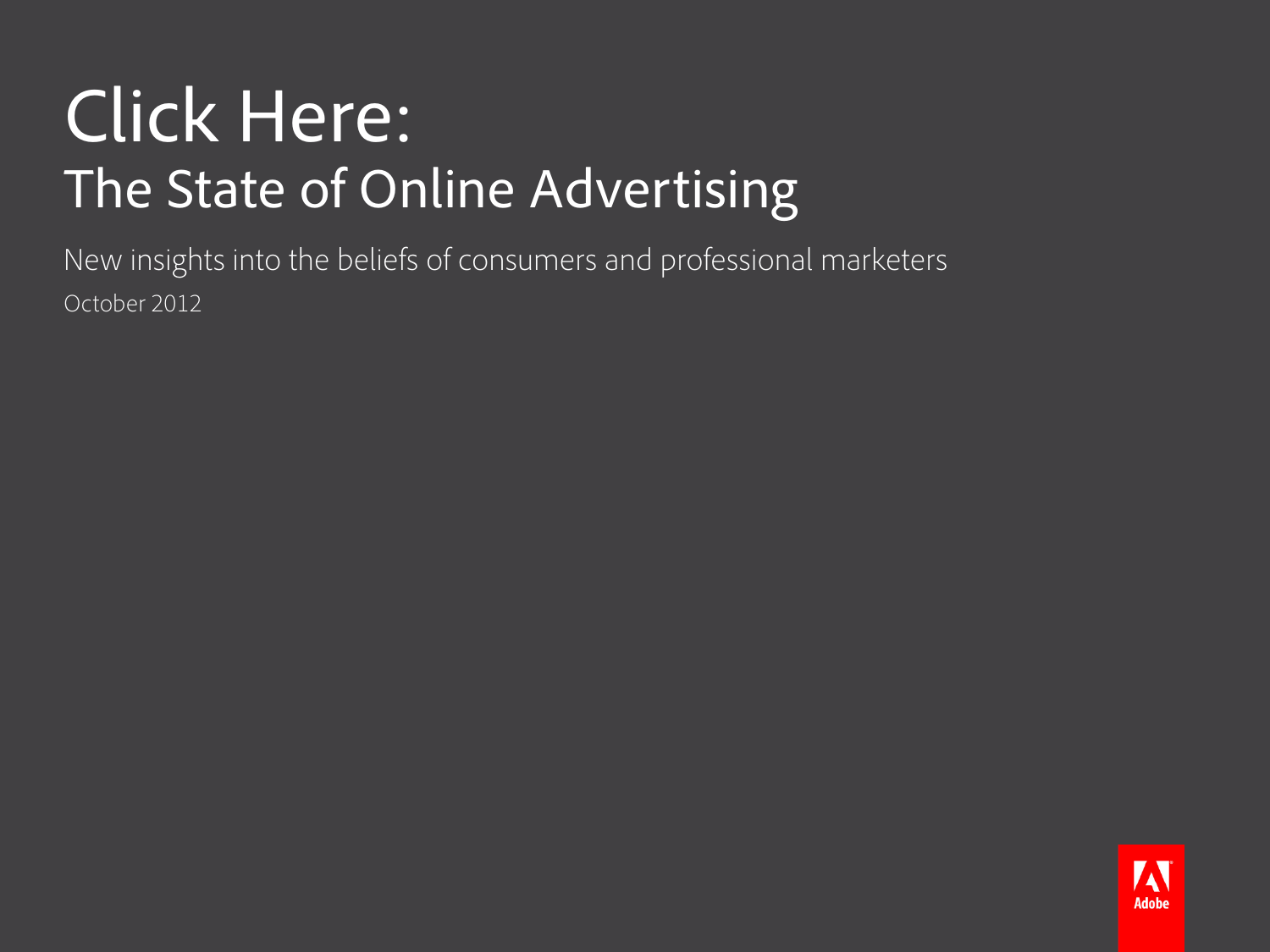# Methodology

Research firm Edelman Berland conducted an online survey of 1,250 adults, 18 years or older, including 1,000 general population and 250 Marketing Decision Makers, each in the U.S.

Interviewing took place from October  $8<sup>th</sup> - 16<sup>th</sup>$ , 2012.

The margin of sampling error at the 95% confidence level is as follows:

- U.S. (n=1,000): MOE =  $\pm$  3%
- U.S. (n=250):  $MOE = \pm 6\%$

Additionally, this survey will be fielded in the following countries:

- UK
- Japan
- China

The data set for each country is nationally representative of the population of that country.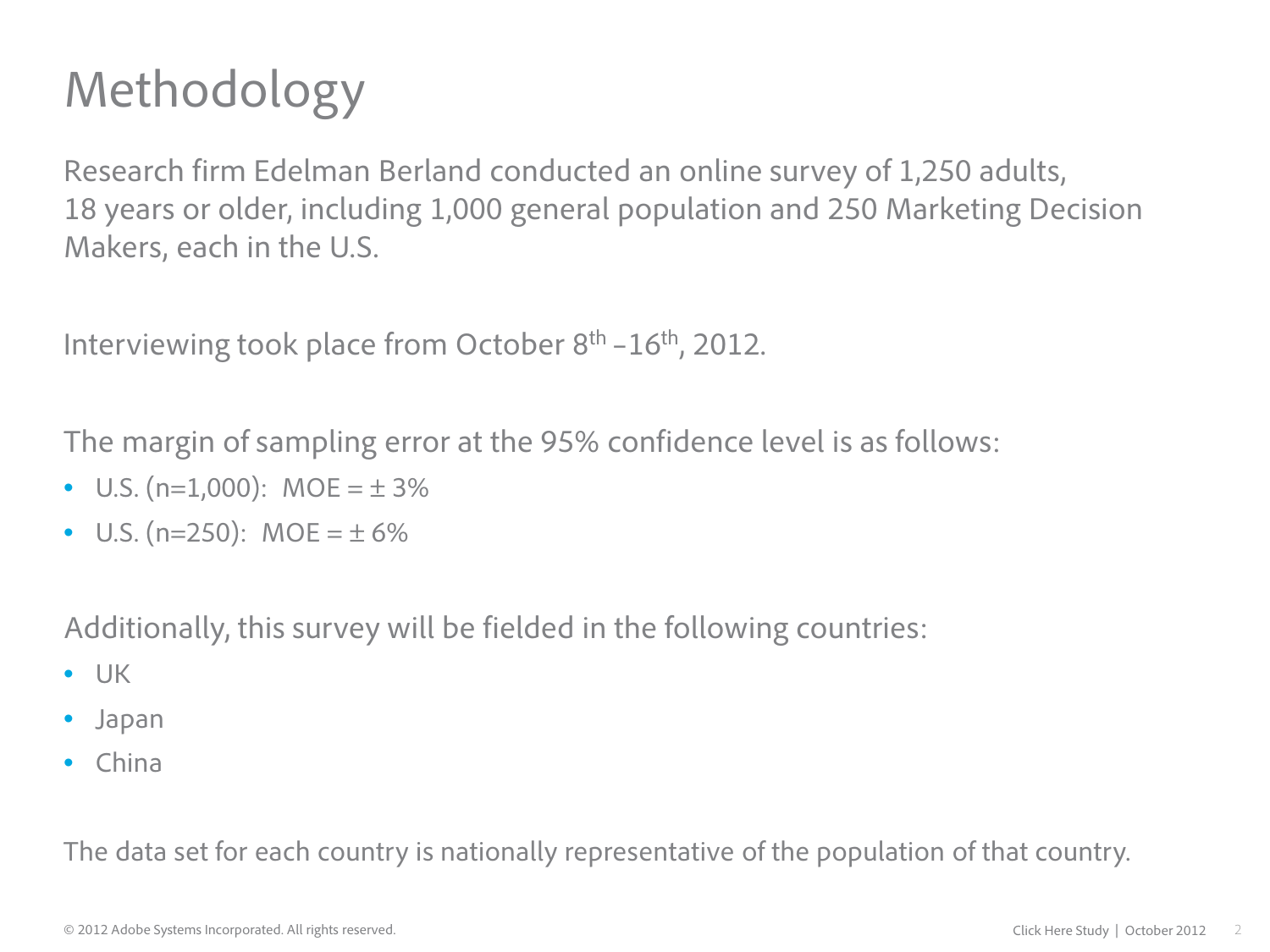# Summary of Key Findings

- $1$  Print magazines and while watching a favorite TV show are the two most preferred places to look at an ad
- 2 Majority of respondents use social media; over half have liked on behalf of their favorite brands, but also wish there was a dislike button for social media
- 3 68% of consumers find online ads "annoying" and "distracting" and 54% say online banner ads don't work
- $4$  "Likes" get attention encourage consumers to "check out" a product, but doesn't translate to sales
- 5 44% of consumers feel advertising works better on women than men
- 6 Consumers and marketing professionals agree that marketing is valued, strategic to business and paramount to driving sales
- 7 Professional advertising is the most effective form of advertising, 27% of marketers believe that user-generated content is the most popular form of online advertising
- 8 Advertising/Marketing professionals considered in the bottom professions among consumers – along with actors and dancers; not highly regarded by marketing professionals either
- 9 Most marketing is a bunch of B.S., 53% agree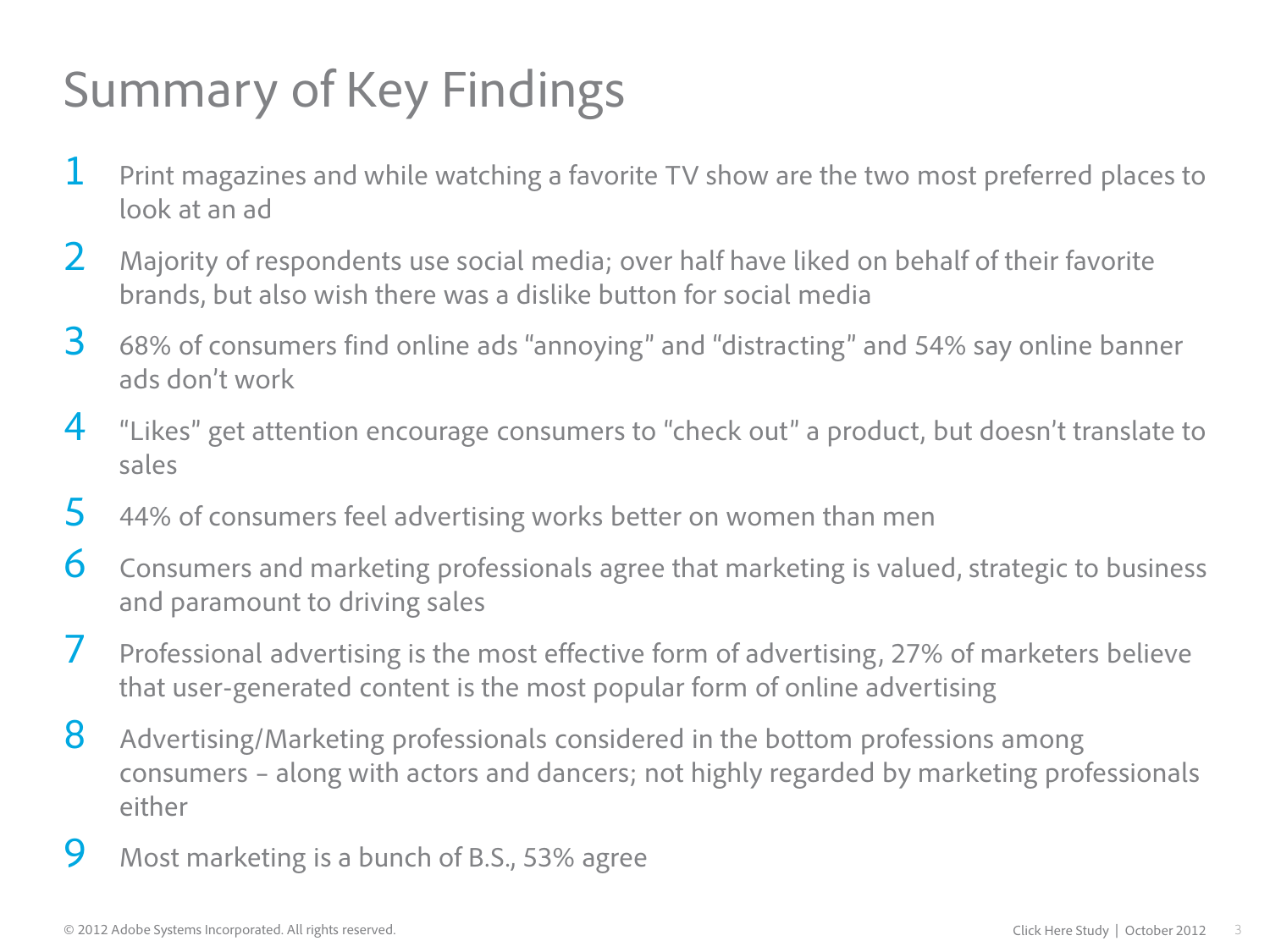Majority of consumers and marketers believe television commercials are more important than online advertising

#### Online Advertising: Effectiveness & Descriptions

**Consumers Marketers**

**Online advertising is "annoying," "distracting" and "all over the place"**



Q8. Please rate each of the following statements based on whether you agree or disagree. \*All potential responses included in appendix Q46. Which of the following adjectives would you use to describe online advertising? (select all)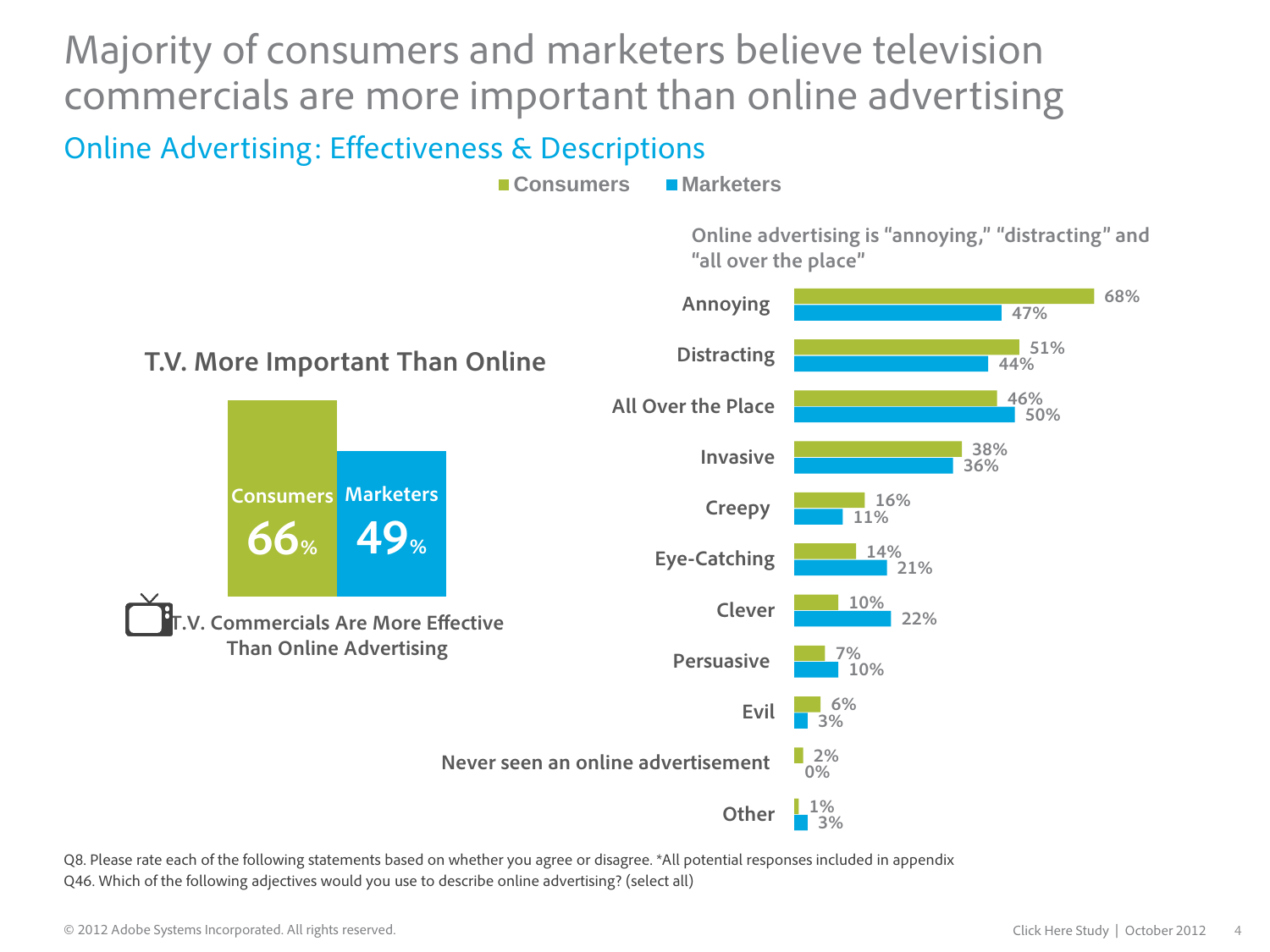Print magazines and while watching a favorite TV show are the two most preferred places to look at an ad Deconstructing Marketing

#### **Favorite Print Magazines and Favorite TV shows are the two most preferred**



Q30. Where do you prefer to look at an ad? Q38 Do you enjoy viewing / reading advertisements?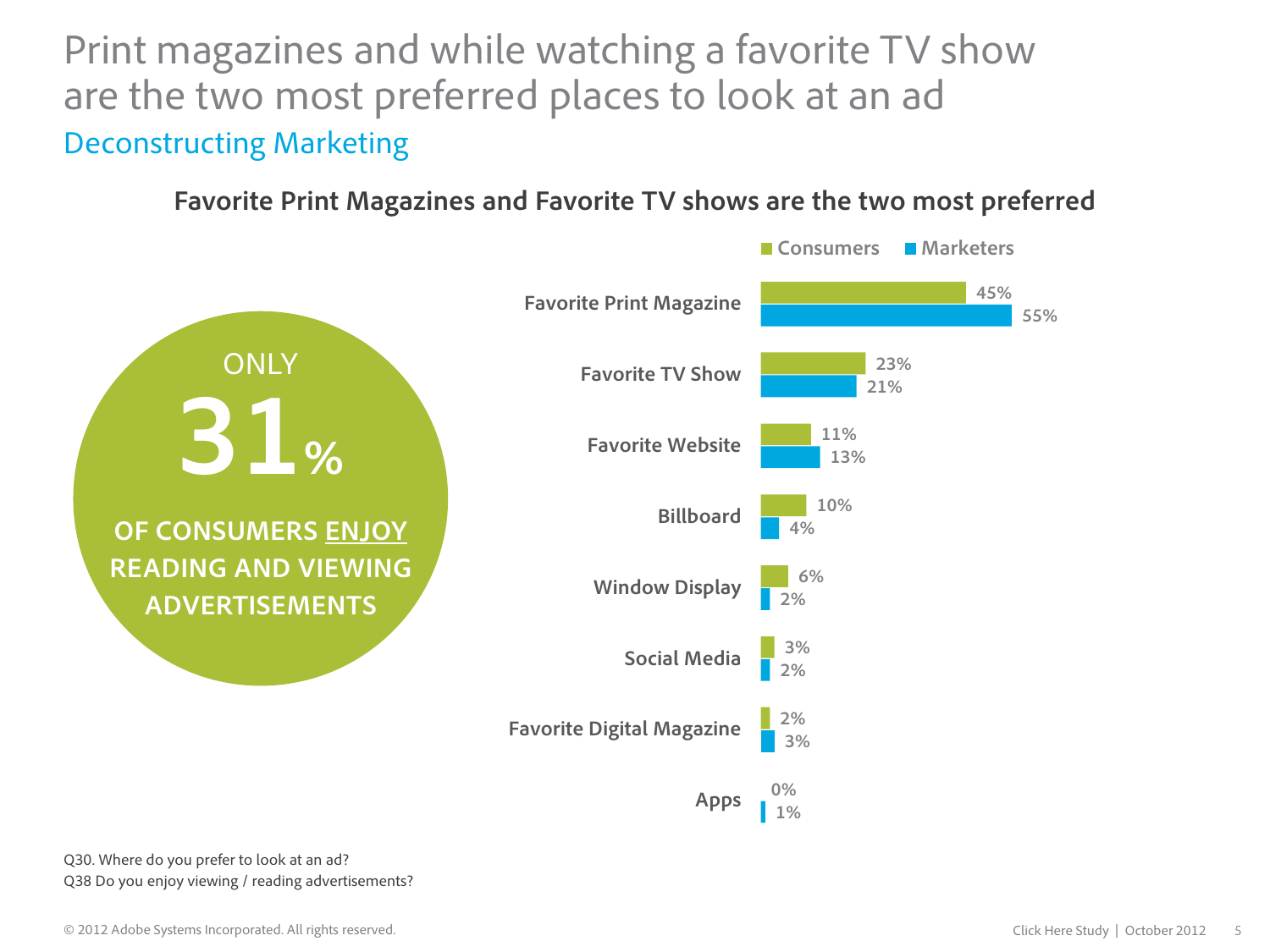## Traditional media is considered to be the best for marketing and advertising

#### Best for marketing and advertising



Q40. Which source is best for marketing and advertising? (select up to 2)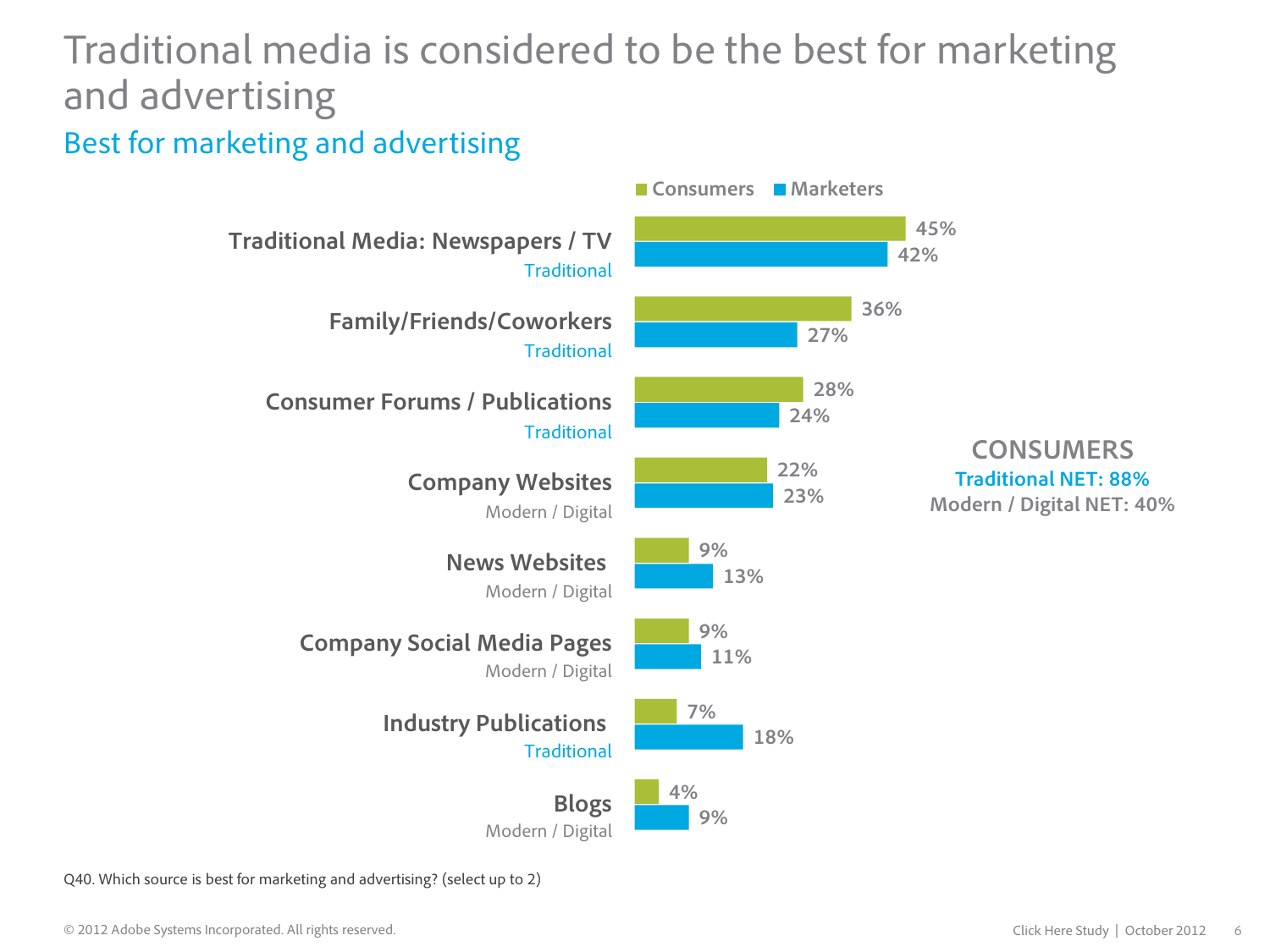Majority of respondents use social media; over half have liked on behalf of their favorite brands, but also wish there was a dislike button for social media Social Media – Likes and Dislikes







Q17. Do you use social media?

**No**

Q20. Have you ever "liked" something on social media on behalf of a brand or product you enjoy?

Q21. Do you wish there was a dislike button on social media sites?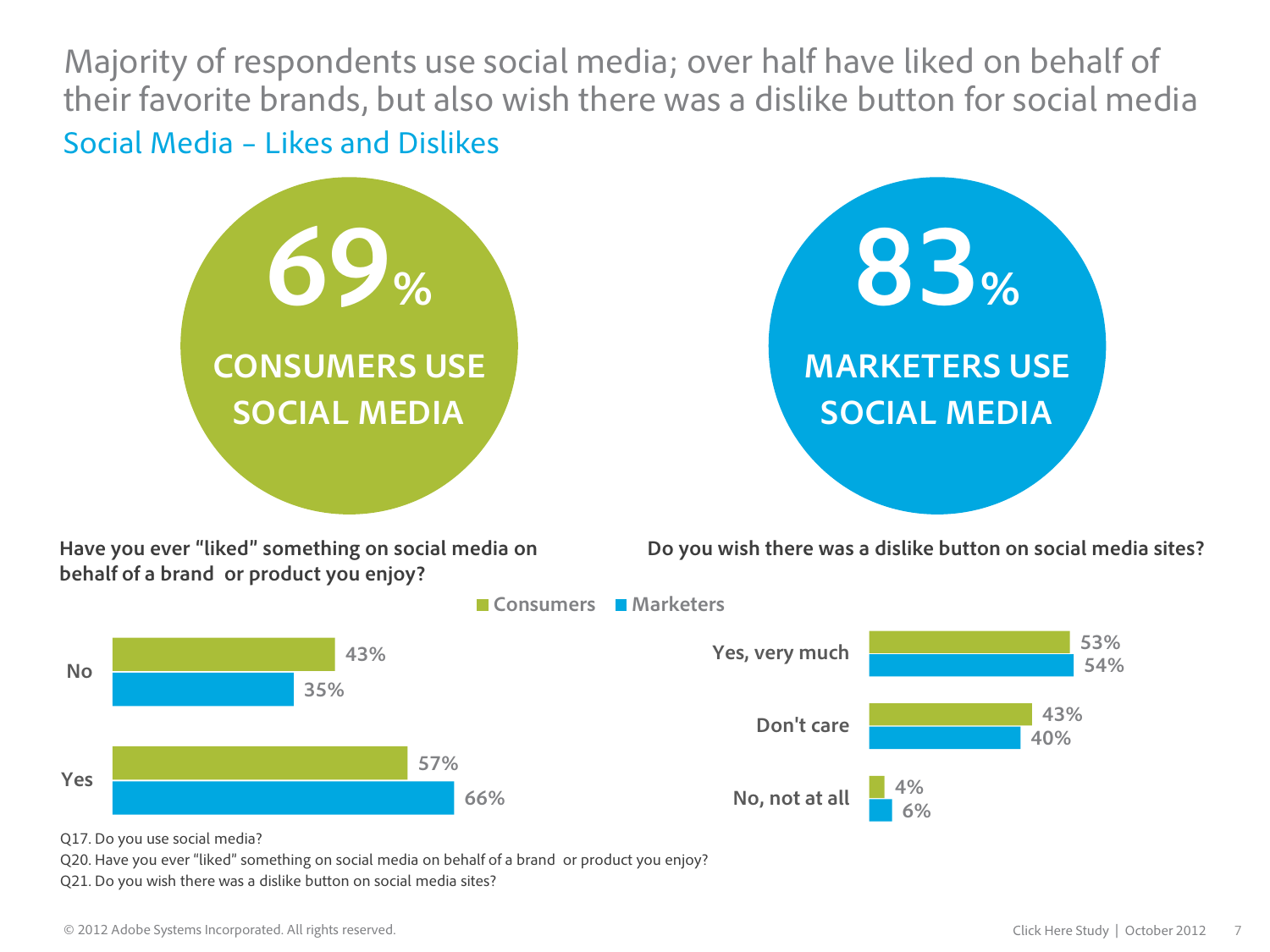Consumers and marketers feel online advertising is effective; but consumers don't want banner ads Online Advertising Effectiveness

### **For Consumers: Online Advertising Is Effective In The Right Taste; Just Not Web Ads**





Q8. Please rate each of the following statements based on whether you agree or disagree.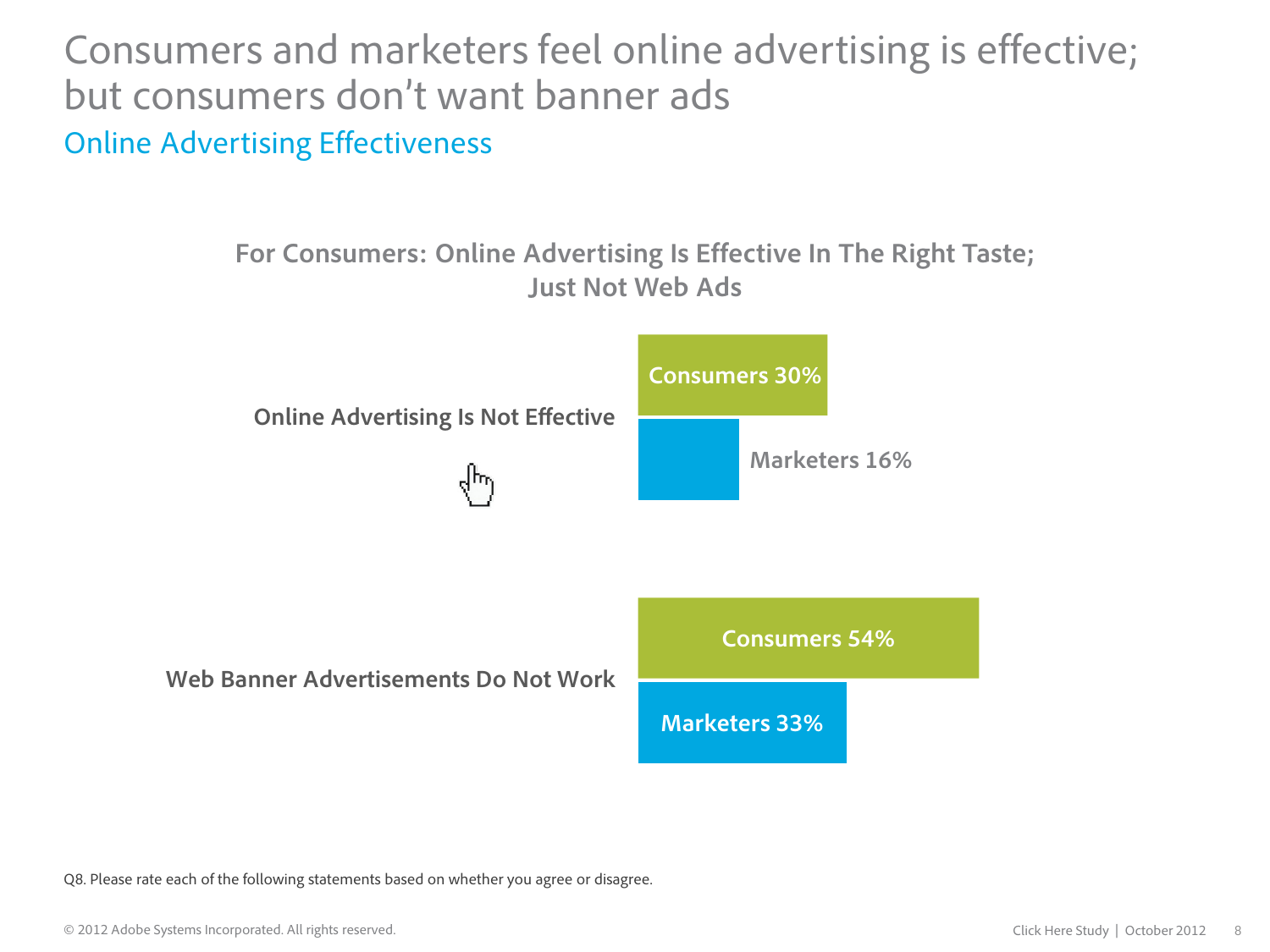While "likes" may ignite product engagement, opportunity still exists to translate this to purchasing power Which of the following would you do if you saw your friend like a product on social media or social networking site?



#### **Consumers**

Q25. Which of the following would you do if you saw your friend like a product on social media or a social networking site? (multiple responses)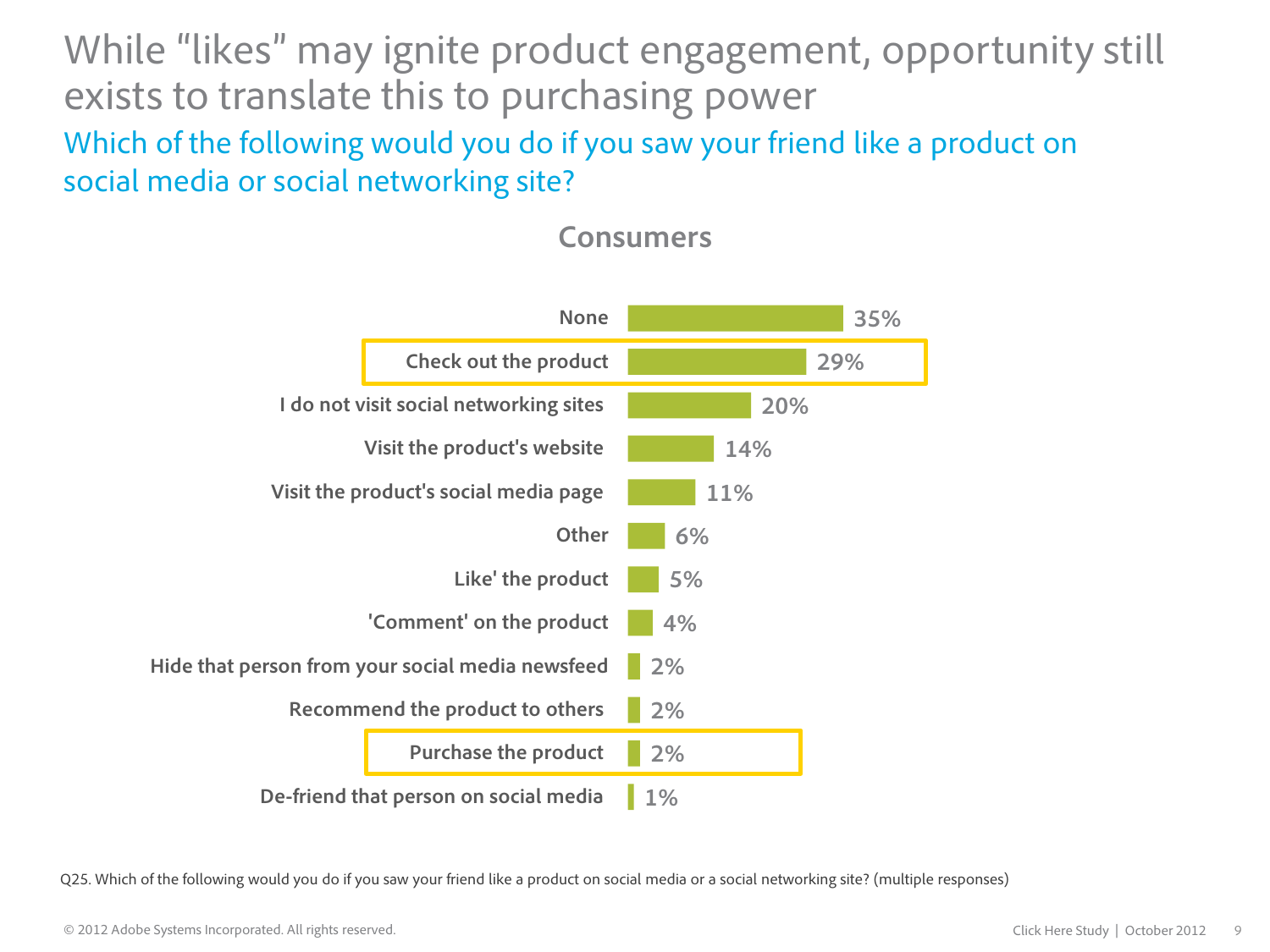### Consumers and marketers feel advertising works better on women than men

#### Deconstructing Marketing



Q8. Please rate each of the following statements based on whether you agree or disagree. \*All potential responses included in appendix Q10. To what extent do you think each of the following consumer groups is influenced by advertising? Top Box Very Influenced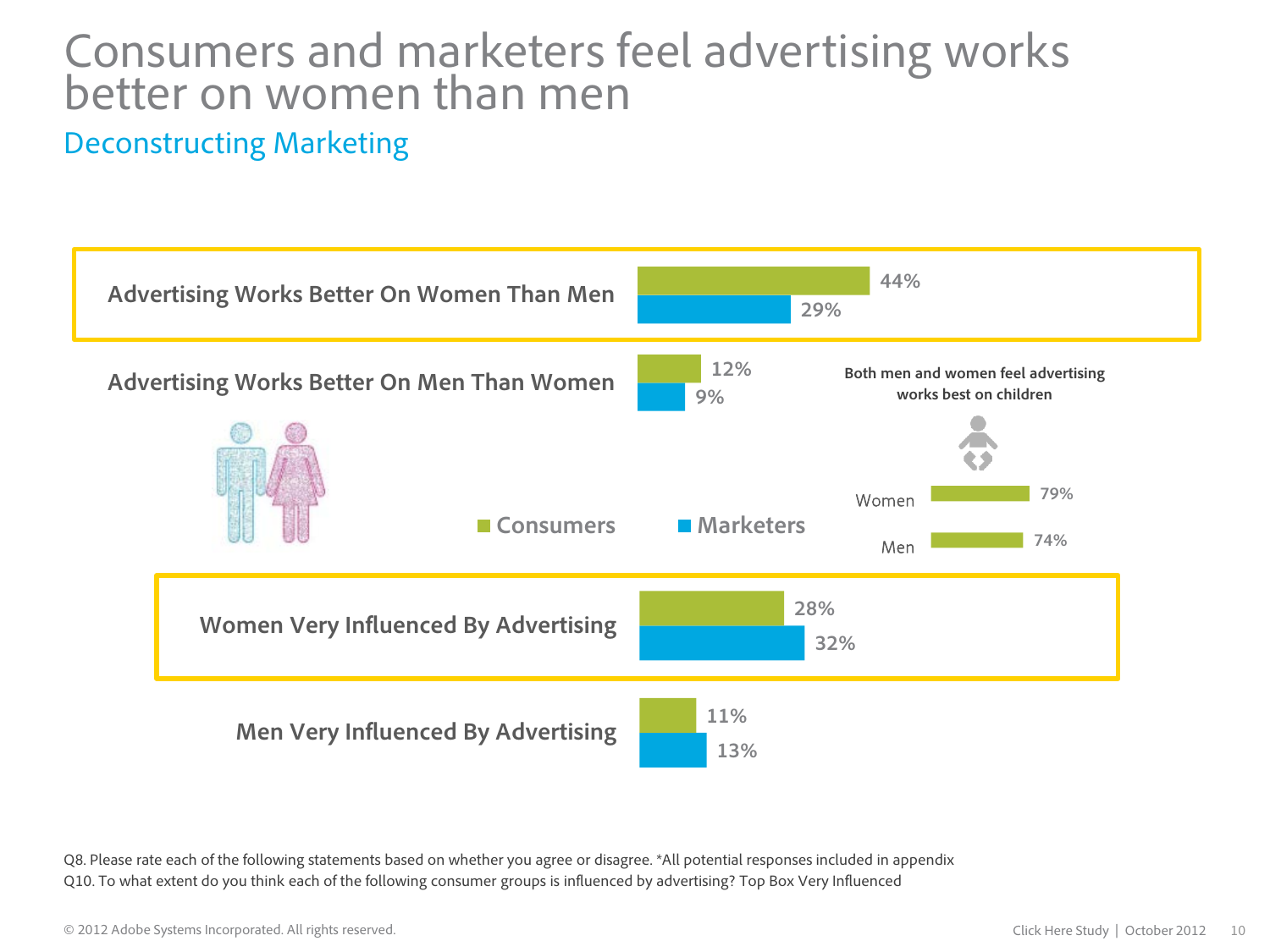### Marketing is strategic, and heavily contributes to sales impact Best for Business



Q13. Is marketing strategic? Q14. Does marketing drive sales? Q15. Does marketing create brands? Q16. Should marketing define future products?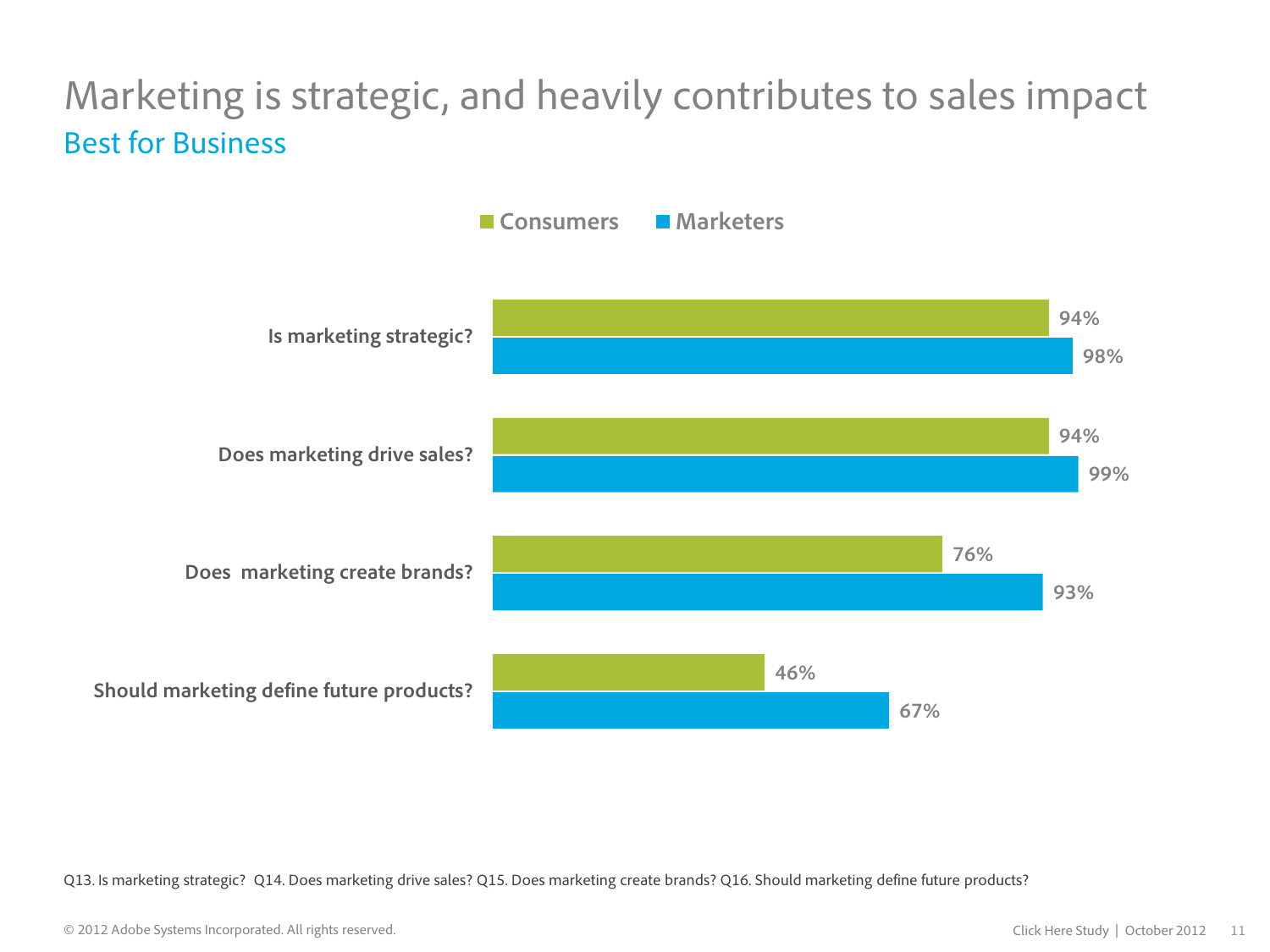While professional advertising is the most effective form of advertising, user-generated content is increasingly appealing Deconstructing Marketing



Q12. Which type of promotion is most effective? (please select one response)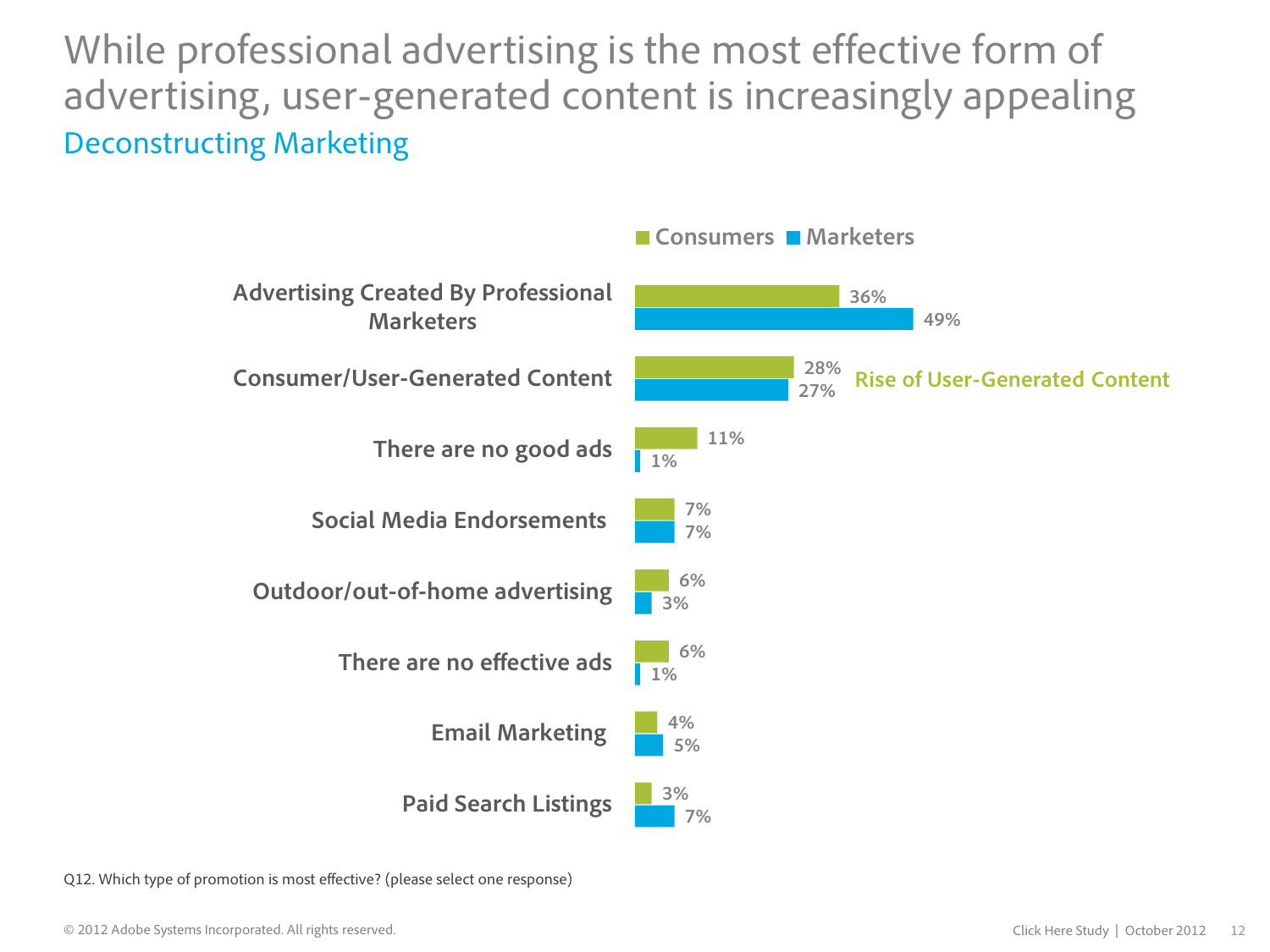Advertising/Marketing considered bottom four to consumers; not highly regarded by Marketing Professionals either Professions Valuable to Society



#### **Top 4 Professions Most Valuable to Society Least 4 Valuable Professions to Society**



\**Consumer emphasis*

Q1. Which profession provides the most value to society? Top 2 Box – 4,5 (not depicted: Graphic Designer, Artist, Writer, Singer, Politician, Lawyer, Banker, Cleaner, Chef, Architect

© 2012 Adobe Systems Incorporated. All rights reserved.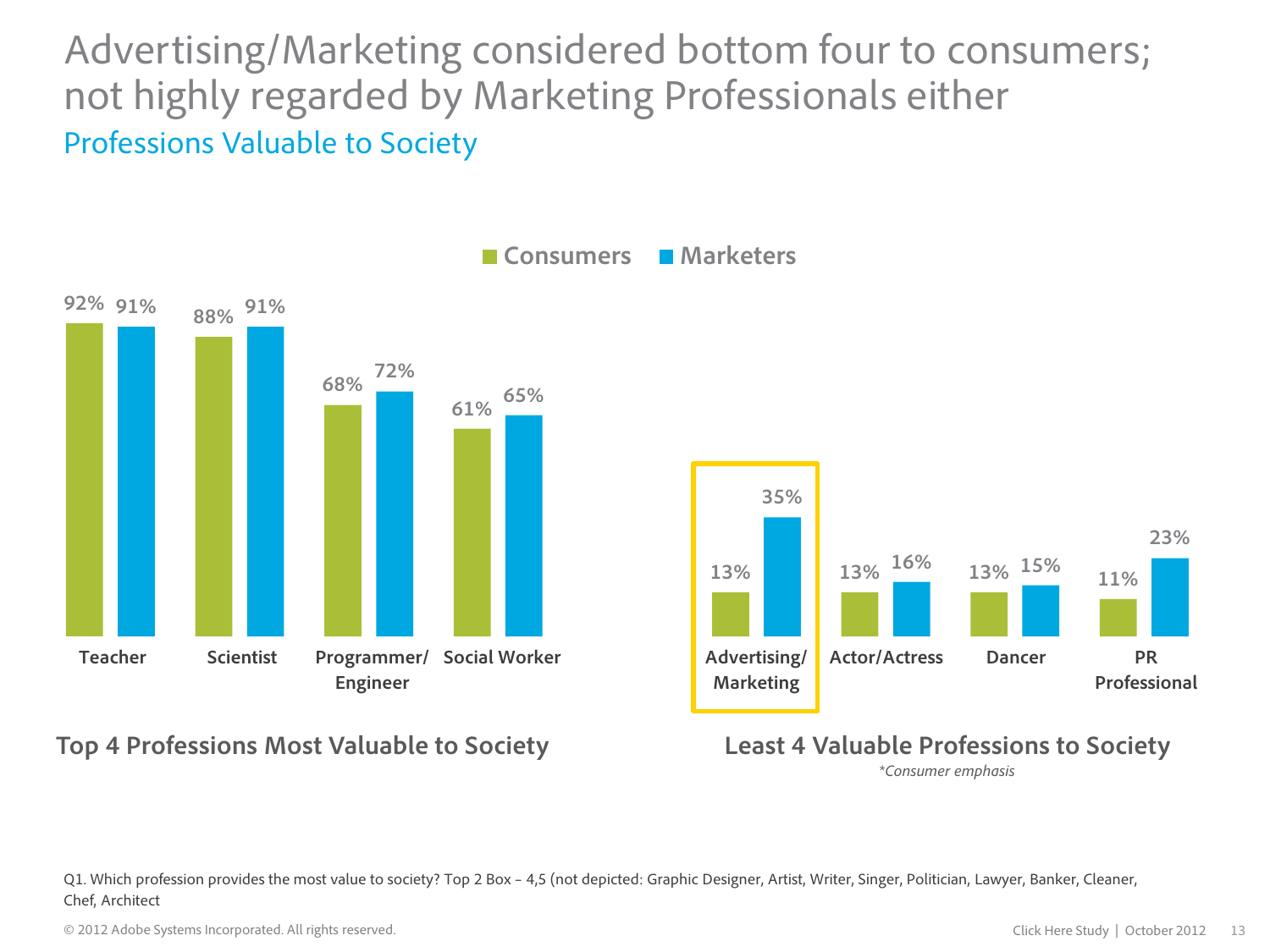## Consumers want to be told a story Agreed

**Advertising works better on men than women Every brand needs a funny viral video All "likes" are good in social media No one watches TV commercials anymore Online advertising isn't effective Advertising works better on women than on men Online advertising is creepy and stalks you Beautiful advertising is more effective Most marketing is a bunch of B.S. Web Banner advertisements do not work The Super Bowl is the best advertising opportunity of the year People buy what celebrities wear / like Television commercials are more effective than online… In-Store experiences trump online experiences User product reviews are the best source of truth A video is worth 1,000 words Advertisements should tell a unique story, not just try to sell**



Q8 Please rate each of the following statements based on whether you agree or disagree: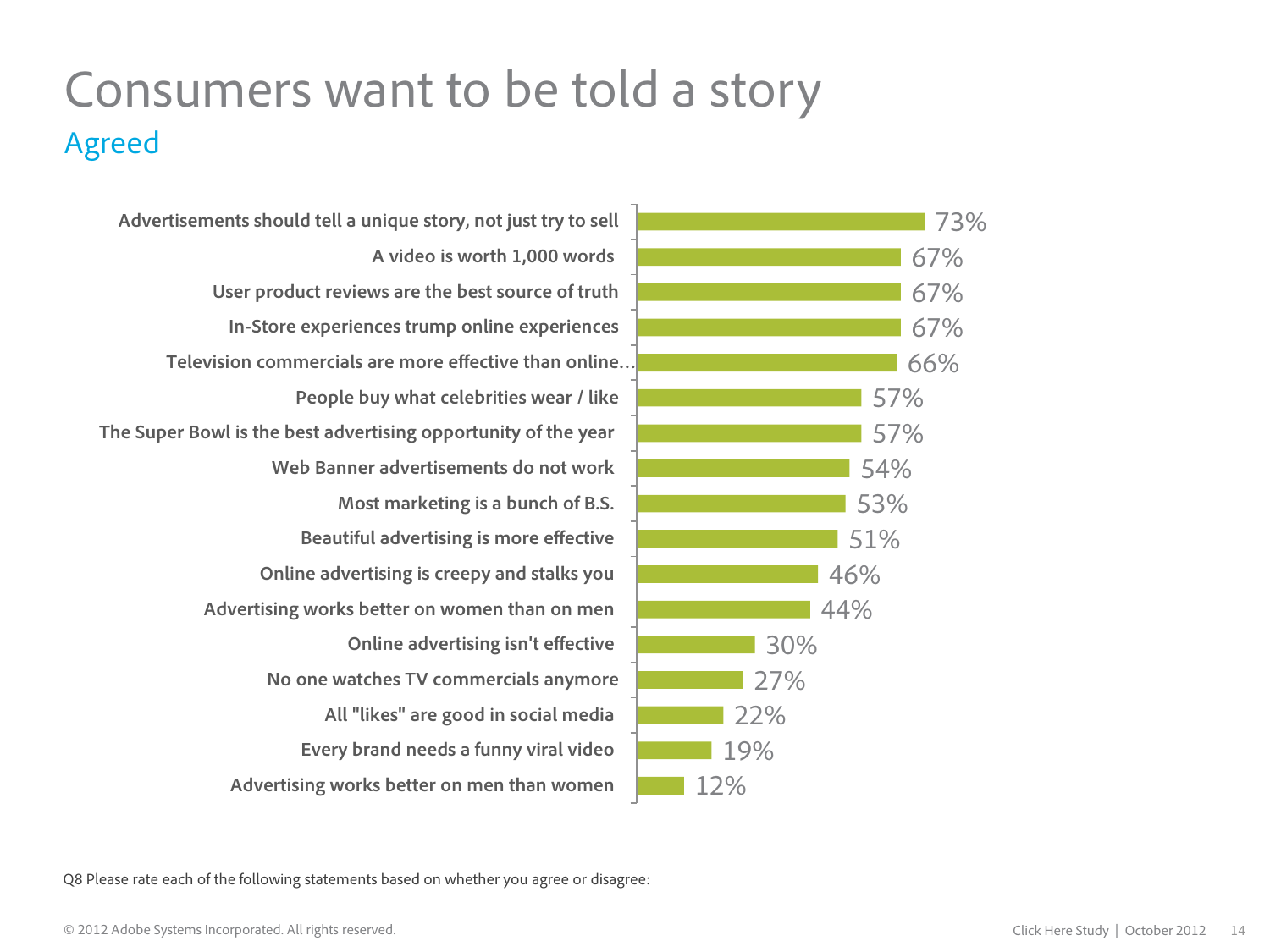## Consumers pay far less attention to ads than they do the speed limit

#### Attention



Q43. One a scale of 1-5 where 5 is full undivided attention and 1 is no attention at all, how much attention do you pay to each of the following? Top 2 Box 4,5